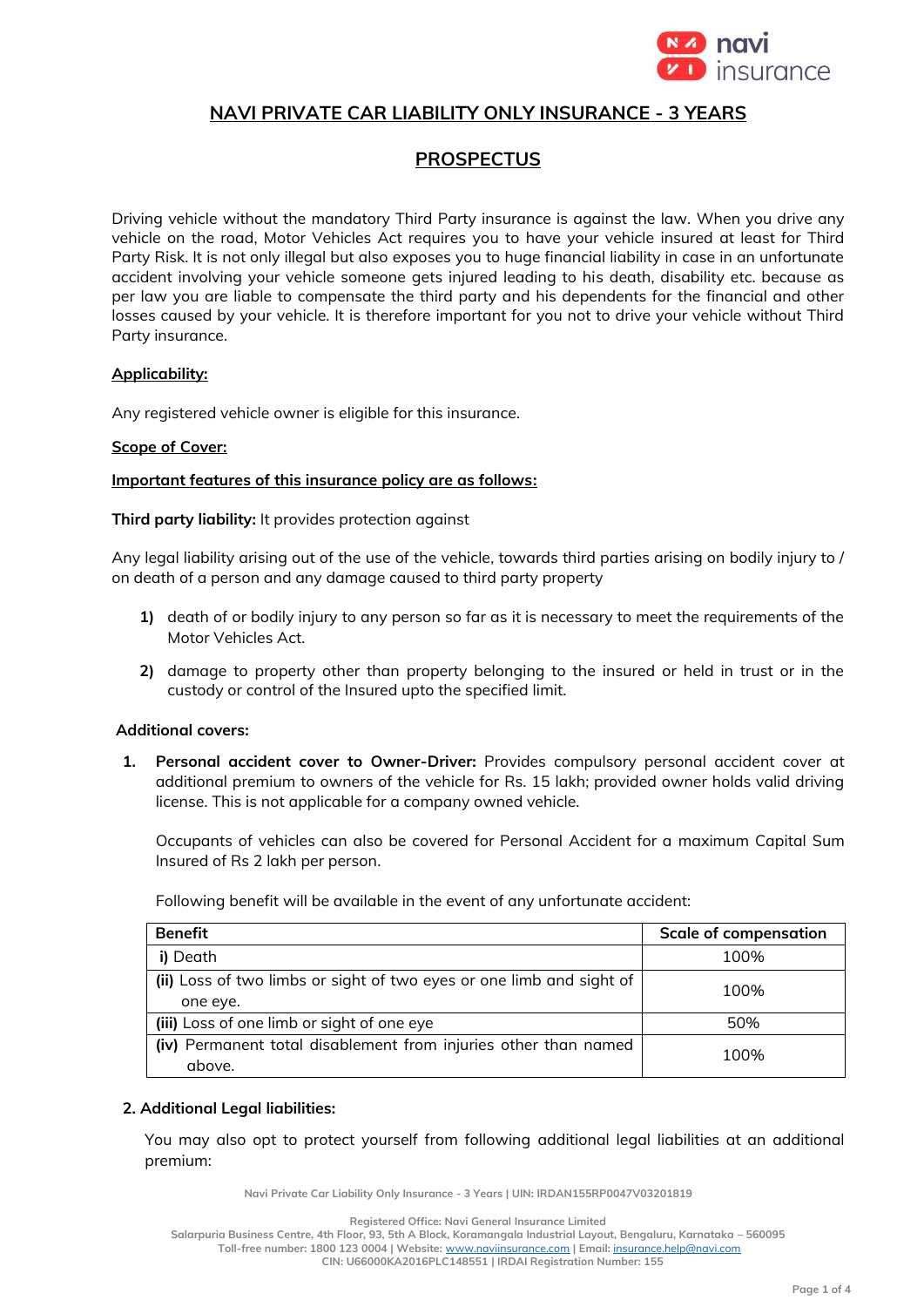

- Wider Legal Liability for Paid driver/conductor/cleaner employed.
- Legal Liability for Employees travelling in/driving the vehicle other than paid driver.
- Legal Liability for Non-fare paying passengers

### **GENERAL EXCEPTIONS**

The Company shall not be liable

- **1.** if the vehicle insured herein is used otherwise than in accordance with the 'Limitations as to Use' provision.
- **2.** If vehicle is driven by any person other than a Driver as stated in the Driver's Clause.
- **3.** in respect of any claim arising out of any contractual liability.
- **4.** in respect of an employee during the course of employment except so far as is necessary to meet the requirements of the Motor Vehicles Act.
- **5.** in respect of death or bodily injury to any person (other than a passenger carried by reason of or in pursuance of a contract of employment) except so far as is necessary to meet the requirements of the Motor Vehicles Act.
- **6.** War, Invasion, the Act of foreign enemies, hostilities or warlike operations (whether before or after declaration of war), Civil War, Mutiny, Rebellion Military or usurped power, nuclear weapons material.

### *(Note: the above is a partial listing of the policy exclusions. Please refer to the policy document for the full listing)*

### **Cancellation:**

**Cancellation by You** - Policy/certificate can be cancelled at any time by giving 15 days' prior written notice to Insurer. Refund of premium shall be computed in accordance with company's short period rate for the period the Policy has been in force in the running policy year and on a pro rata basis for the remaining full policy year(s) provided no claim has occurred up to the date of cancellation. Proof of insurance elsewhere must be provided to us for cancellation of policy. **Cancellation by Us** - The Company may cancel the policy by sending fifteen days' notice by recorded delivery to the insured at insured's last known address on the grounds of misrepresentation, fraud, non-disclosure of material facts or non-cooperation. In the event of cancellation of this Policy on grounds of misrepresentation, fraud, non-disclosure of material facts, the policy shall stand cancelled ab-initio and there will be no refund of premium. In the event the policy is cancelled on the grounds of non-cooperation of the insured then the premium shall be retained in full for the completed policy year(s), in accordance with company's short period rate for the period the Policy has been in force in the running policy year and on a pro rata basis for the remaining full policy year(s) provided no claim has occurred up to the date of cancellation.

Return of the premium by the Company will be subject to retention of the minimum premium of Rs. 100/- (or Rs. 25/- in respect of vehicles specifically designed/modified for use by blind/handicapped/ mentally challenged persons).

Where the ownership of the vehicle is transferred, the Policy cannot be cancelled unless evidence that the vehicle is insured elsewhere is produced.

In case of claim reported under the policy premium will be refunded on pro rata basis for the remaining full policy year(s).

**Registered Office: Navi General Insurance Limited**

**Salarpuria Business Centre, 4th Floor, 93, 5th A Block, Koramangala Industrial Layout, Bengaluru, Karnataka – 560095 Toll-free number: 1800 123 0004 | Website:** [www.naviinsurance.com](http://www.naviinsurance.com/) **| Email:** [insurance.help@navi.com](mailto:insurance.help@navi.com)

**CIN: U66000KA2016PLC148551 | IRDAI Registration Number: 155**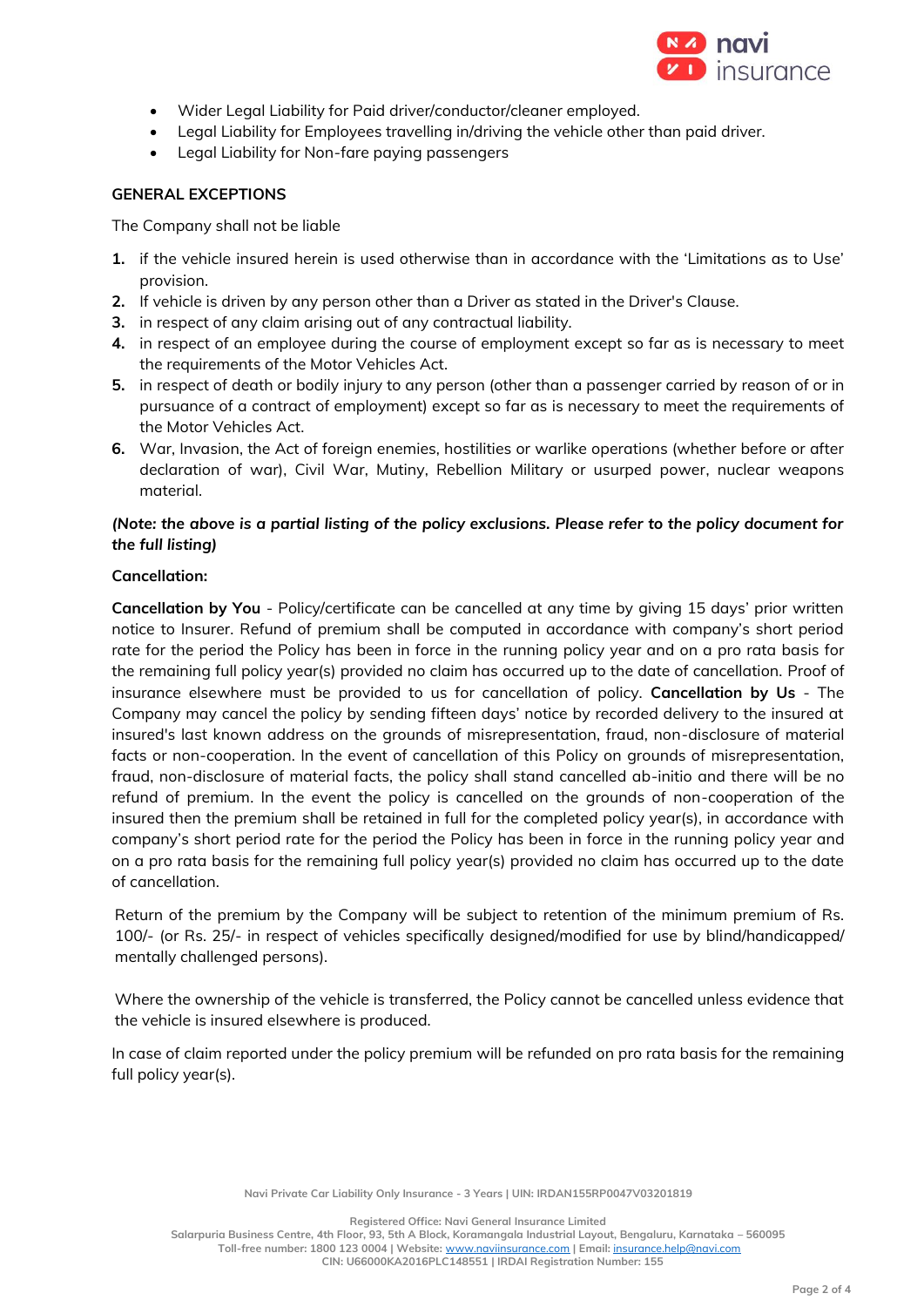

### **Short period table**

| <b>PERIOD</b>                                 | % OF ANNUAL PREMIUM RATE  |
|-----------------------------------------------|---------------------------|
| Not exceeding 1 month                         | 20%                       |
| Exceeding 1 month but not exceeding 2 months  | 30%                       |
| Exceeding 2 months but not exceeding 3 months | 40%                       |
| Exceeding 3 months but not exceeding 4 months | 50%                       |
| Exceeding 4 months but not exceeding 5 months | 60%                       |
| Exceeding 5 months but not exceeding 6 months | 70%                       |
| Exceeding 6 months but not exceeding 7 months | 80%                       |
| Exceeding 7 months but not exceeding 8 months | 90%                       |
| Exceeding 8 months                            | Full annual premium/ rate |

### **Premium**

Third Party Premium is currently regulated by IRDAI. IRDAI reviews the premium annually and publishes the premium rate to be charged for various classes of vehicles. We will charge premium as published by IRDAI.

### **Claims Procedure**

We are here to help you. We request you to register a claim by contacting our 24-hour Toll Free Helpline on 1800 123 0004. Please intimate the help desk as soon as a claim occurs so that we can provide you quick and effective assistance and service. You can also register a claim by e-mail on [insurance.help@navi.com.](mailto:insurance.help@navi.com)

While registering the claim, the following information will help us serve you better:

- Your contact numbers
- Policy number
- Name of insured
- Date and time of loss
- Location of loss
- Nature and approximate extent of loss

Place and contact details of the person at the loss location

We will require following documents to process your claim. You may provide the same to enable us to promptly settle your claim.

### **Documentation for Liability claims**

- Policy Copy
- Copy of Registration Book
- Copy of Motor Driving License of the person driving the vehicle at the time of accident
- Police Panchanama /FIR

### **Documents for Personal Accident Claims**

- Policy copy
- Certificate of from government hospital doctor confirming the nature and degree of disability
- Discharge summary of the treating hospital clearly indicating the Hospital Registration No.
- Diagnostic reports
- FIR / Panchanama– (if Notified to Police) Attested or Original
- Final Police Report- (if applicable)

**Navi Private Car Liability Only Insurance - 3 Years | UIN: IRDAN155RP0047V03201819**

**Registered Office: Navi General Insurance Limited**

**Salarpuria Business Centre, 4th Floor, 93, 5th A Block, Koramangala Industrial Layout, Bengaluru, Karnataka – 560095**

**Toll-free number: 1800 123 0004 | Website:** [www.naviinsurance.com](http://www.naviinsurance.com/) **| Email:** [insurance.help@navi.com](mailto:insurance.help@navi.com)